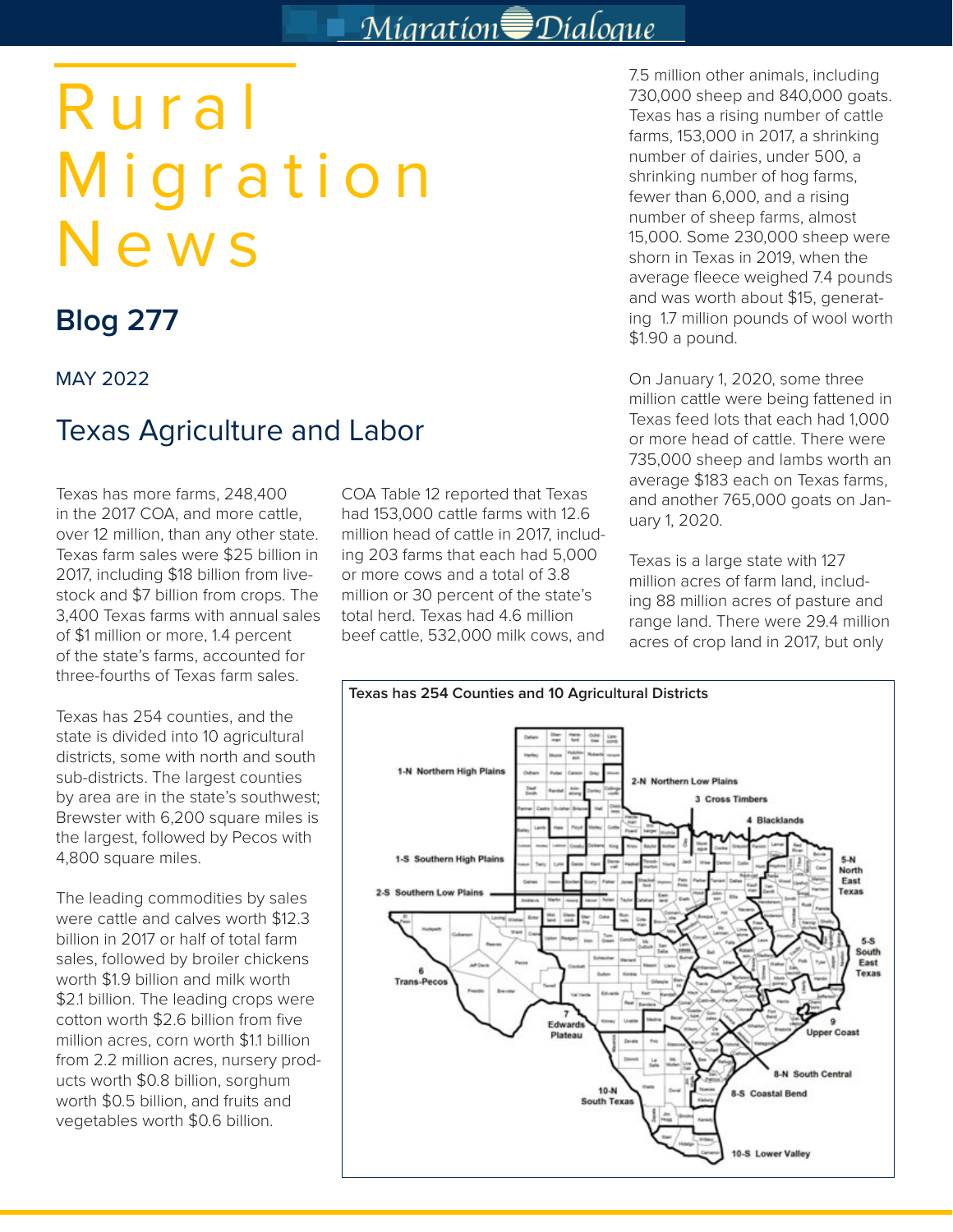**Cattle Sales Accounted for Half of Texas's \$25 Billion in Farm Sales in 2017**



18 million acres were harvested, including all of the 4.4 million acres of irrigated crop land.

The 4,000 largest Texas farms, those with 5,000 acres or more, had 63 million acres or half of Texas farm land. These 4,000 farms also had 4.7 million acres or a quarter of the state's harvested crop land and 1.3 million or 30 percent of the state's irrigated land. Fewer than 4,000 of the state's almost 250,000 farms, less than two percent, account for most Texas's farm land and farm sales.

#### **Labor**

COA Table 4 reported that 51,000 Texas farms, about 20 percent of the state's farms, had \$1.7 billion in expenses for hired farm labor in 2017. Another 28,000 farms (often the same farms that hired workers directly) reported \$290 million in contract labor expenses, for total farm labor expenses of \$2 billion for hired farm workers. The 2,800 farms that each had \$100,000 or more in farm labor expenses accounted for two-thirds of total direct hire labor expenses, and the 1,000 farms (often the same farms) with \$50,000 or more in contract

labor expenses accounted for 44 percent of total contract labor expenses.

Labor expense data suggest that fewer than 3,000 Texas farms, six percent of the 51,000 Texas farms with labor expenses, account for most of Texas farm labor expenses.

COA Table 7 reported that 51,000 farms hired 144,000 workers directly in 2017, and the 1,500 farms that each hired 10 or more workers directly hired a total of 37,400, accounting for 26 percent of workers hired. Most of the workers who were hired directly were seasonal, 85,000, compared with 57,000 workers who were employed on the responding farm 150 days or more. The COA asks farmers if their workers were migrants, and 1,300 Texas farms reported hiring 4,500 migrants directly in 2017.

Estimates prepared for the National Center for Farmworker Health report a higher number of workers than the Census of Agriculture data, even though the COA double counts workers employed on two or more farms. The NCFH estimated 71,467 crop workers and 124,267 livestock workers, for a total of 195,734 or 35 percent more than the COA's 144,000. Some of this gap may reflect NCFH efforts to count workers who are brought to farms by FLCs and other nonfarm employers.

| Year | Number of<br>Weight per Fleece<br>Sheep Shorn |        | Wool<br>Production | Price per Pound | Value of<br>Production |  |
|------|-----------------------------------------------|--------|--------------------|-----------------|------------------------|--|
|      | head                                          | pounds | pounds             | dollars         | dollars                |  |
| 2015 | 270,000                                       | 7.20   | 1,950,000          | 1.64            | 3,198,000              |  |
| 2016 | 260,000                                       | 6.90   | 1,800,000          | 1.75            | 3.150,000              |  |
| 2017 | 240,000                                       | 7.50   | 1.800.000          | 1.63            | 2,934,000              |  |
| 2018 | 240,000                                       | 7.30   | 1,760,000          | 1.80            | 3,168,000              |  |
| 2019 | 230.000                                       | 7.40   | 1.700.000          | 1.90            | 3.230.000              |  |

#### **230,000 Texas Sheep were Sheared in 2019**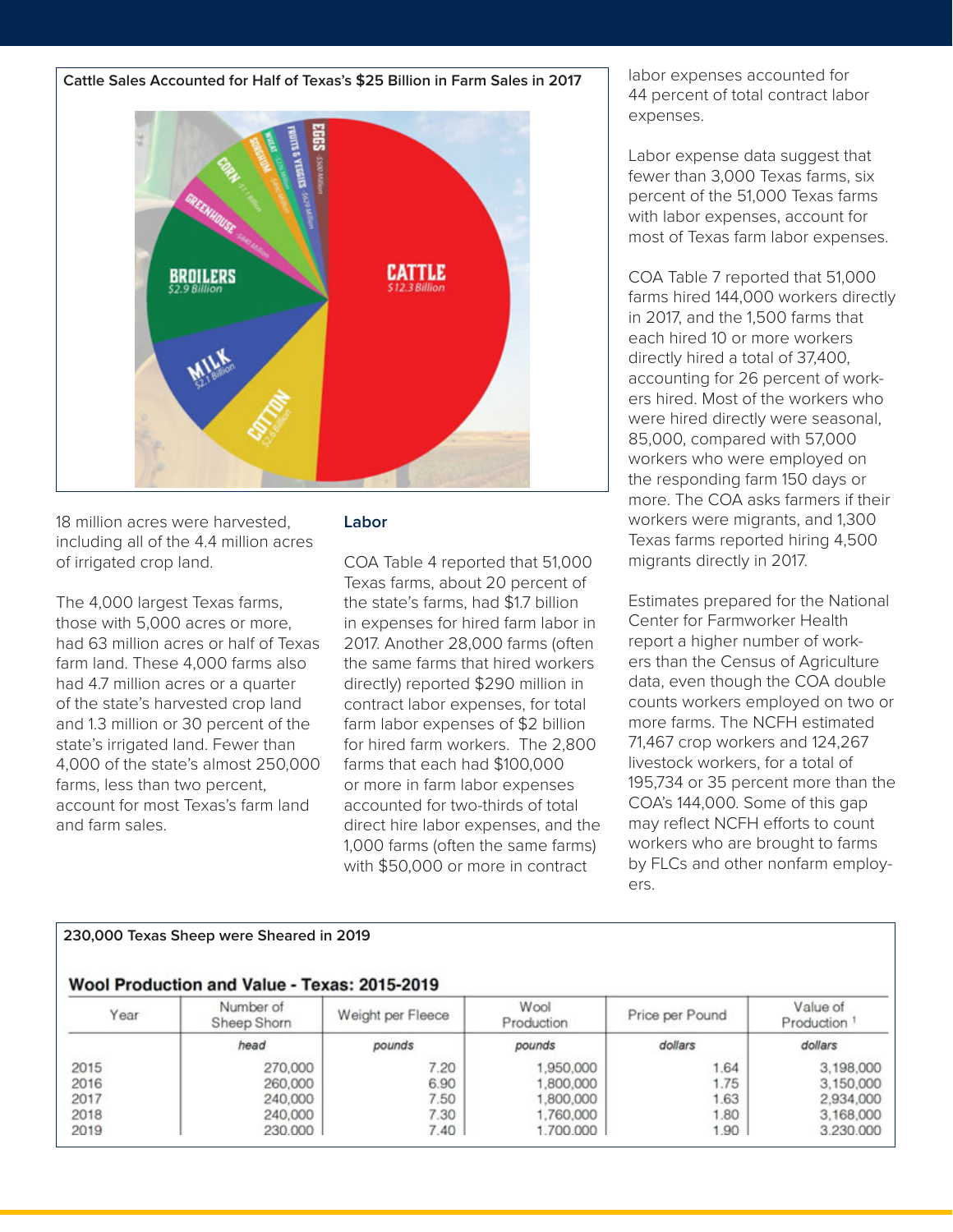#### Table 7. Hired Farm Labor - Workers and Payroll: 2017 IFor meaning of abbreviations and symbols, see introductory text I

| Item                                                                   | Texas                | Anderson                | Andrews                 | Angelina       | Aransas                        |
|------------------------------------------------------------------------|----------------------|-------------------------|-------------------------|----------------|--------------------------------|
| Hired farm labor<br>farms                                              | 50,892               | 357                     | 33                      | 160            | 15                             |
| workers<br>\$1,000 payroll                                             | 143,763<br>1,736,122 | 861<br>7,888            | 86<br>1,275             | 332<br>1,586   | $_{191}^{(D)}$                 |
| Farms with-                                                            |                      |                         |                         |                |                                |
| 1 worker<br>.farms                                                     | 22,588               | 155                     | 9                       | 69             | $\frac{3}{3}$                  |
| workers                                                                | 22,588               | 155                     | $\Omega$                | 69             |                                |
| 2 workers<br>.farms<br>workers                                         | 13,386<br>26.772     | 119<br>238              | 12<br>24                | 57<br>114      | 8<br>16                        |
|                                                                        |                      |                         |                         |                |                                |
| .farms<br>3 or 4 workers                                               | 8,967                | 51                      | $\Omega$                | 24             | $\overline{3}$                 |
| workers                                                                | 30,347               | 171                     | 28                      | 77             | (D)                            |
| 5 to 9 workers<br>farms                                                | 4,399                | 23                      | $\overline{\mathbf{z}}$ | $\Omega$       |                                |
| workers                                                                | 26,619               | 130                     | (D)                     | (D)            | (D)                            |
| .farms<br>10 workers or more<br>workers                                | 1,532<br>37,437      | $\Omega$<br>167         | (D)                     | (D)            |                                |
|                                                                        |                      |                         |                         |                |                                |
| Workers by days worked:                                                |                      |                         |                         |                |                                |
| farms<br>150 days or more                                              | 21.752               | 116                     | 19                      | 72             | 6                              |
| workers                                                                | 58,706               | 293                     | 45                      | 116            | (D)                            |
| Farms with-                                                            |                      |                         |                         |                |                                |
| 1 worker<br>farms<br>workers                                           | 11,780<br>11,780     | 64<br>64                | 5<br>5                  | 41<br>41       |                                |
| and in the contribution of the contribution<br>2 workers<br>farms      | 5.143                | 33                      | B                       | 24             | 4                              |
| workers                                                                | 10,286               | 66                      | 16                      | 48             | $\rm B$                        |
|                                                                        |                      |                         |                         |                |                                |
| farms<br>3 or 4 workers                                                | 2.924                | 10                      | 5                       | 5              |                                |
| workers                                                                | 9,742                | 34                      | (D)                     | (D)            | (D)                            |
| 5 to 9 workers<br><b>CONTRACTOR CONTRACTOR CONTRACTOR</b><br>farms     | 1,230                | 5                       |                         | 2              |                                |
| workers<br>farms<br>10 workers or more                                 | 7,468<br>675         | 28<br>$\boldsymbol{A}$  | (D)                     | (D)            | (D)                            |
| workers                                                                | 19,430               | 101                     |                         |                |                                |
|                                                                        |                      |                         |                         |                |                                |
| Less than 150 days<br>farms                                            | 37.106               | 277                     | 19                      | 113            | $\mathbf{Q}$                   |
| workers                                                                | 85,057               | 568                     | 41                      | 216            | (D)                            |
| Farms with-                                                            |                      |                         | 8                       |                |                                |
| 1 worker<br>farms<br>workers                                           | 18,410<br>18,410     | 123<br>123              | 8                       | 55<br>55       | 3<br>$\ensuremath{\mathbf{3}}$ |
| 2 workers<br>farms                                                     | 9.485                | 92                      | 5                       | 40             | 4                              |
| workers                                                                | 18,970               | 184                     | 10                      | 80             | 8                              |
|                                                                        |                      |                         |                         |                |                                |
| farms<br>3 or 4 workers                                                | 6,088                | 41                      | $\overline{5}$          | 16             | $\bar{z}$                      |
| workers                                                                | 20,359               | 135                     | (D)                     | 59             | (D)                            |
| 5 to 9 workers<br>.farms<br>workers                                    | 2,438<br>14,385      | 18<br>96                | (D)                     | л<br>(D)       |                                |
| 10 workers or more<br>.farms                                           | 685                  | 3                       |                         |                |                                |
| workers                                                                | 12,933               | 30                      |                         | (D)            |                                |
|                                                                        |                      |                         |                         |                |                                |
| Reported only workers working                                          |                      |                         |                         |                |                                |
| 150 days or more<br>farms                                              | 13,786               | 80                      | 14<br>35                | 47             | 6                              |
| workers<br>\$1,000 payroll                                             | 34,989<br>877,945    | 198<br>4,239            | 755                     | 75<br>832      | 19<br>173                      |
|                                                                        |                      |                         |                         |                |                                |
| Reported only workers working                                          |                      |                         |                         |                |                                |
| less than 150 days<br>farms                                            | 29.140               | 241                     | 14                      | 88             | $\overline{9}$                 |
| workers                                                                | 59,468               | 444                     | 26                      | 168            | (D)                            |
| \$1,000 payroll                                                        | 190,206              | 908                     | 302                     | 468            | tŔ                             |
| Reported both - workers working                                        |                      |                         |                         |                |                                |
| 150 days or more and workers.                                          |                      |                         |                         |                |                                |
| working less than 150 days<br>.farms                                   | 7,966                | 36                      | 5                       | 25             |                                |
| 150 days or more, workers                                              | 23,717               | 96                      | 10                      | 41             |                                |
| less than 150 days, workers                                            | 25,589               | 124                     | 15                      | 48             |                                |
| \$1,000 payroll                                                        | 667,971              | 2,741                   | 218                     | 286            |                                |
| farms<br>Total migrant workers                                         | 1,610                | 4                       | $\overline{2}$          | $\overline{2}$ |                                |
| workers                                                                | 5,394                | 9                       | (D)                     | (D)            |                                |
|                                                                        |                      |                         |                         |                |                                |
| farms                                                                  | 1,256                | $\overline{\mathbf{z}}$ | 2                       | 2              |                                |
| workers                                                                | 4,554                | (D)                     | (D)                     | (D)            |                                |
|                                                                        |                      |                         |                         |                |                                |
| Migrant farm labor on farms reporting only<br>contract labor<br>.farms | 354                  | $\overline{2}$          |                         |                |                                |
| workers                                                                | 840                  | (D)                     |                         |                |                                |
|                                                                        |                      |                         |                         |                |                                |
| farms<br>Unpaid workers                                                | 123,579              | 906                     | 61                      | 579            | 46                             |
|                                                                        | 274,711              | 2,058                   | 133                     | 1,195          | 102                            |

The NCFH data identify three counties that each have 5,000 farm workers or more and 10 that have 2,000 to 3,000 workers each. These 13 counties had almost 38,000 farm workers or 20 percent of the state's total, and differed in their mix of crop and livestock workers. Hidalgo in the Rio Grande Valley, where almost 60 percent of the \$311 million in farm sales in 2017 were from FVH commodities, included over 80 percent crop

workers. In Karnes county in south central Texas, two-thirds of the \$29 million in farm sales in 2017 were from cattle and calves, and over 80 percent of workers were livestock workers.

An alternative source of farm labor data is the Quarterly Census of Employment and Wages, which reports the employment and earnings of workers who are employed on farms that must participate in

unemployment insurance. Texas requires agricultural employers who hire at least three employees for at least an hour a day for 20 weeks in a calendar year, who pay at least \$6,250 in cash wages in a calendar quarter, and/or who employ a seasonal worker in a truck farm, orchard, or vineyard, and/or who employ a migrant or seasonal worker, to enroll in the state's UI system and to pay taxes on the wages earned by employees. The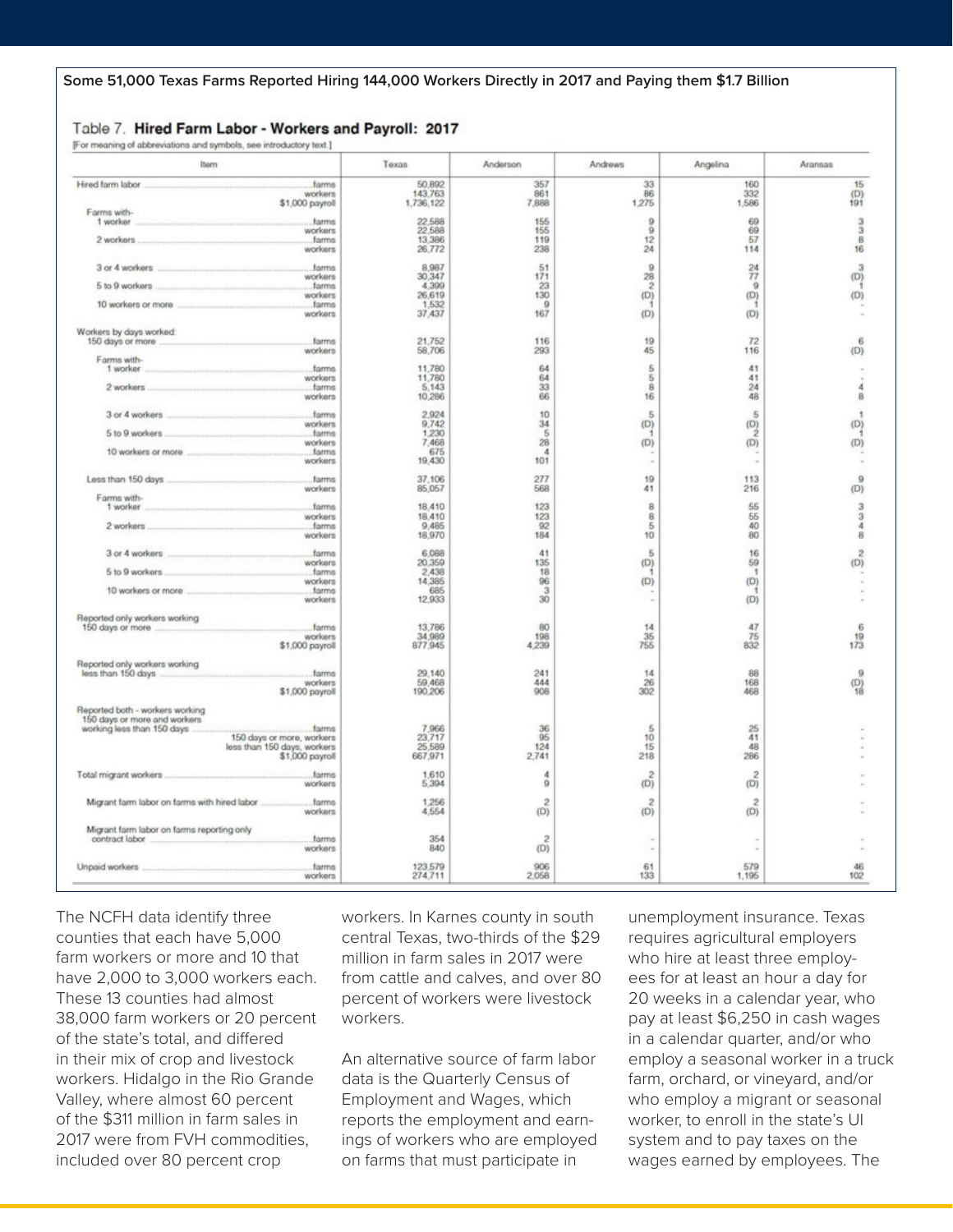**13 Countries Accounted for 20% of Texas's Estimated 196,000 Farm Workers**

| County              | <b>Total Crop</b><br><b>Workers</b> | <b>Total</b><br><b>Livestock</b><br><b>Workers</b> | <b>Total</b><br><b>Workers</b> | <b>Total</b><br>Dependen<br>ts | <b>Total</b><br><b>Workers and</b><br><b>Dependents</b> | <b>Total</b><br><b>Dependents 17</b><br>and Under |
|---------------------|-------------------------------------|----------------------------------------------------|--------------------------------|--------------------------------|---------------------------------------------------------|---------------------------------------------------|
| Hidalgo             | 4,626                               | 1,192                                              | 5,817                          | 8,379                          | 14,196                                                  | 4,726                                             |
| <b>Karnes</b>       | 901                                 | 4,843                                              | 5,744                          | 8,273                          | 14,017                                                  | 4,666                                             |
| Lamb                | 4,062                               | 647                                                | 4,709                          | 6,783                          | 11,492                                                  | 3,826                                             |
| Lynn                | 2,939                               | 90                                                 | 3,029                          | 4,364                          | 7,393                                                   | 2,461                                             |
| <b>Val Verde</b>    | 427                                 | 2,043                                              | 2,470                          | 3,558                          | 6,029                                                   | 2,007i                                            |
| Comal               | 118                                 | 2,194                                              | 2,312                          | 3,330                          | 5,643                                                   | 1,879                                             |
| Waller              | 1,362                               | 882                                                | 2,244                          | 3,231                          | 5,475                                                   | 1,823                                             |
| Parker              | 505                                 | 1,465                                              | 1,969                          | 2,837                          | 4,806                                                   | 1,600                                             |
| Wharton             | 1,322                               | 641                                                | 1,963                          | 2,828                          | 4,791                                                   | 1,595                                             |
| Van Zandt           | 907                                 | 1,007                                              | 1,914                          | 2,757                          | 4,671                                                   | 1,555                                             |
| <b>Gonzales</b>     | 384                                 | 1,524                                              | 1,908                          | 2,748                          | 4,656                                                   | 1,550                                             |
| <b>Collin</b>       | 806                                 | 1,055                                              | 1,861                          | 2,680                          | 4,541                                                   | 1,512                                             |
| <b>Throckmorton</b> | 218                                 | 1,599                                              | 1,818                          | 2,618                          | 4,436                                                   | 1,477                                             |

**Hidalgo County had the Most Farm Workers in Texas, and is Primarily a Crop County**



wages paid to H-2A workers are exempt from UI taxes.

Bowen National Research used 2010 UI data to estimate that Texas had 34,520 migrant and seasonal farm workers in 49 counties in 2010, including a third in the High Plains or the Texas Panhandle area in the northwestern part of the state. Another 15 percent of MSFWs were

in south Texas counties, 15 percent were in west Texas, and the remaining 40 percent were in the state's other counties. Of these 34,520 MSFWs, 18,300 were reported and 16,200 were "estimated" by Bowen. The most important crops grown in the regions studied by Bowen were cotton in the High Plains and west Texas and sorghum for grain in south Texas.

The purpose of the Bowen report was to survey the availability of and need for MSFW housing. Bowen estimated that there was housing for 2,500 of the 31,000 low-income MSFWs in Texas, leaving a housing gap for 28,500 MSFWs, many of whom likely paid a high share of their income in rent.

UI-covered employment in Texas agriculture declined 10 percent between 2000 and 2020 to an average 57,300. However, crop employment declined by over 20 percent, and crop support employment fell by over 40 percent, while livestock employment increased by 25 percent. The decline in crop employment and the rise in cattle employment likely reflects mechanization in crop production and fewer and larger livestock operations that depend on hired workers.

Direct-hire employment in livestock rose by 25 percent and employment in animal support services rose by 45 percent. There were 15 full-time equivalent jobs on animal farms for each FTE job in animal support in 2020, down from 18 to one in 2001. By contrast, the ratio of direct-hire crop to crop support rose to 2.3 by 2020, that is, there were 2.3 direct-hire workers for each crop support worker.

Most of the growth in livestock employment occurred between 2010 and 2020, while most of the decline in crop and crop support employment occurred between 2001 and 2010. The number of ag establishments registered with UI was stable at about 10,000, including 4,600 in livestock and 500 in livestock support.

The average weekly wages of UI-covered workers were higher in support services and lower for workers who were hired directly by farm establishments. In 2020, average weekly wages were \$895 in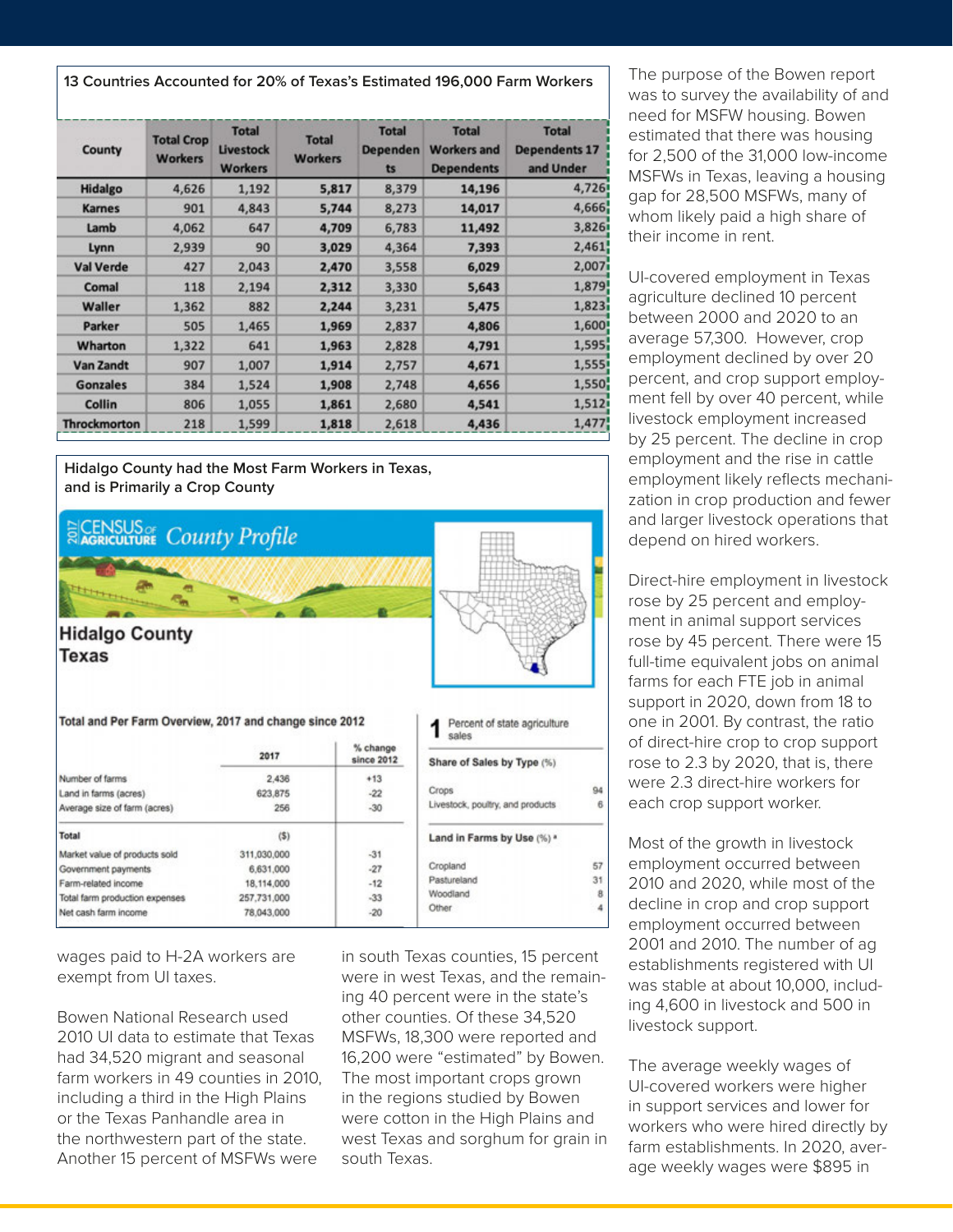livestock support and \$865 in crop support, compared with \$805 for direct hires in livestock and \$695 for direct hires in crops. Livestock support wages were 11 percent higher and crop support wages were 20 percent higher than for directly hired workers in livestock and crops, respectively.

The weekly wages of UI-covered crop workers across the US were \$732 in 2020 or two percent more than the \$715 of US crop support workers. The average weekly wages of US livestock workers were \$815 or three percent more than the \$790 of US livestock support workers.

Texas livestock support wages have always been higher than direct-hire livestock wages, and the support premium has varied from one to 20 percent over the past two decades. Weekly crop support wages were lower than direct hire wages in the early 2000s but, after surpassing direct-hire crop wages in 2004, the crop support premium increased.

#### **Fruits and Vegetables**

The leading fruits by sales were grapefruit worth \$65 million in 2019 and oranges and wine grapes, each worth about \$23 million. Texas vegetable acreage has been shrinking; there were 50,000 acres harvested in 2019 that produced fresh and processing vegetables worth less than \$200 million. Total fruit and vegetable sales were almost \$350 million in 2017.

Texas has an elected agriculture commissioner, currently Sid Miller, who announced plans to run for a third term in 2022. Miller is a Trump supporter who criticized Governor Greg Abbott for implementing restrictions to prevent the spread of COVID-19 in 2020.

**Bowen Estimated that Texas had 40 Counties with 1,000 or more MSFWs in 2010**



**Texas Counties with 1,000 or more MSFWs in 2010**

|                  | <b>Counties with 1,000+ Farmworkers by TDHCA Region</b> |                |           |  |
|------------------|---------------------------------------------------------|----------------|-----------|--|
|                  | <b>Region 1 High Plains</b>                             |                |           |  |
| Bailey           | Collingsworth                                           | Hockley        | Parmer    |  |
| Castro           | Floyd                                                   | Lamb           | Swisher   |  |
| <b>Childress</b> | Hale                                                    | Lynn           | Terry     |  |
| Cochran          | Hall                                                    | Moore          | Yoakum    |  |
|                  | <b>Region 11 South Texas Border</b>                     |                |           |  |
| Dimmit           | <b>Starr</b>                                            | Val Verde      | Zavala    |  |
| Maverick         | Uvalde                                                  | Willacy        |           |  |
|                  | <b>Region 12 West Texas</b>                             |                |           |  |
| Dawson           | Glasscock                                               | Martin         | ۰         |  |
| Gaines           | Howard                                                  | Reeves         | $-$       |  |
|                  | <b>Balance of State</b>                                 |                |           |  |
| Comanche         | Frio                                                    | Lamar          | Scurry    |  |
| DeWitt           | Haskell                                                 | Mitchell       | Shelby    |  |
| Duval            | Hudspeth                                                | Nolan          | Titus     |  |
| Eastland         | <b>Jim Wells</b>                                        | Presidio       | Wharton   |  |
| Fisher           | Kleberg                                                 | <b>Runnels</b> | Wilbarger |  |